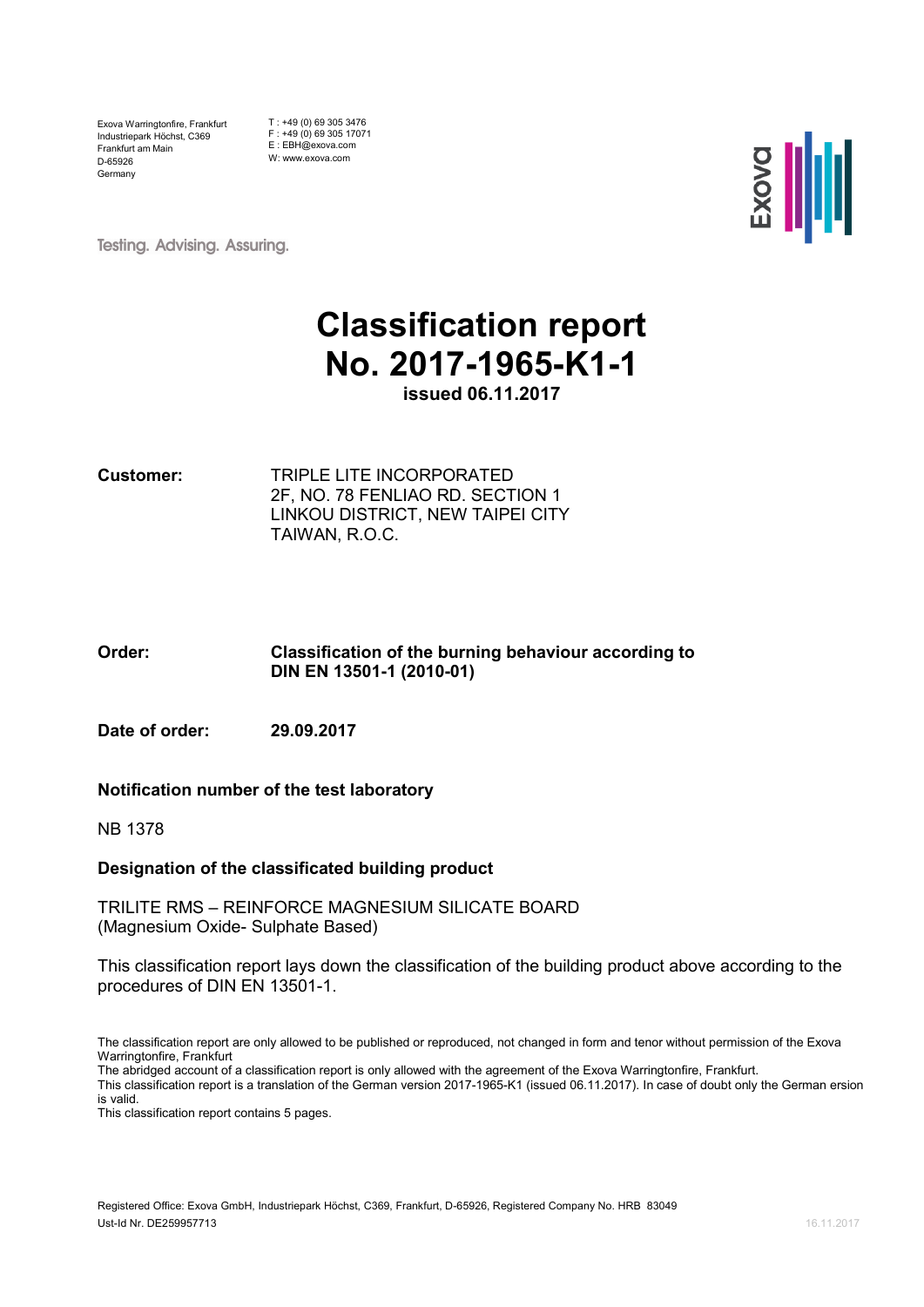

# Classification report No. 2017-1965-K1-1 issued 06.11.2017 page 2 of 5

# **1. Description of the sample material**

# 1.1 Details of the customer:

| Product name:       | TRILITE RMS - REINFORCE MAGNESIUM SILICATE BOARD<br>(Magnesium Oxide- Sulphate Based)                                                                                                                                                                                                                                                                                     |  |
|---------------------|---------------------------------------------------------------------------------------------------------------------------------------------------------------------------------------------------------------------------------------------------------------------------------------------------------------------------------------------------------------------------|--|
| Product description | TRILITE RMS - REINFORCE MAGNESIUM SILICATE BOARD<br>(Magnesium Oxide- Sulphate Based) with off-white color appearance is<br>produce from a core mixture of inert mineral ore based raw materials<br>mainly: MgO powder, MGSO <sub>4</sub> powder, perlite, wood fibre, other fillers<br>and embedded with layers of glassfibre mesh and non-woven cloth<br>on both sides. |  |
|                     | Boards standard thickness produce are 3 mm to 20 mm                                                                                                                                                                                                                                                                                                                       |  |
|                     | Boards Density: 1100 kg/m <sup>3</sup> (tolerance $\pm$ 12 %)                                                                                                                                                                                                                                                                                                             |  |
|                     | The material is formed by 5 layers, a surface layer (non-woven fabric),<br>then the glassfibre mesh (those two would be the none substantial<br>components), then the core raw material mixture (substantial<br>component) and on the other face the same described finish (surface<br>layer and glassfibre mesh)                                                         |  |
| Intended end use:   | TRILITE RMS boards are intended for use in internal and<br>external construction applications, such as internal and external<br>wall, ceiling, fascia, pre-fabricated homes, decorative substrate,<br>door productions, backerboard, flooring, partitions, linings,<br>eaves, soffits, furnitures, countertops, fire rated applications                                   |  |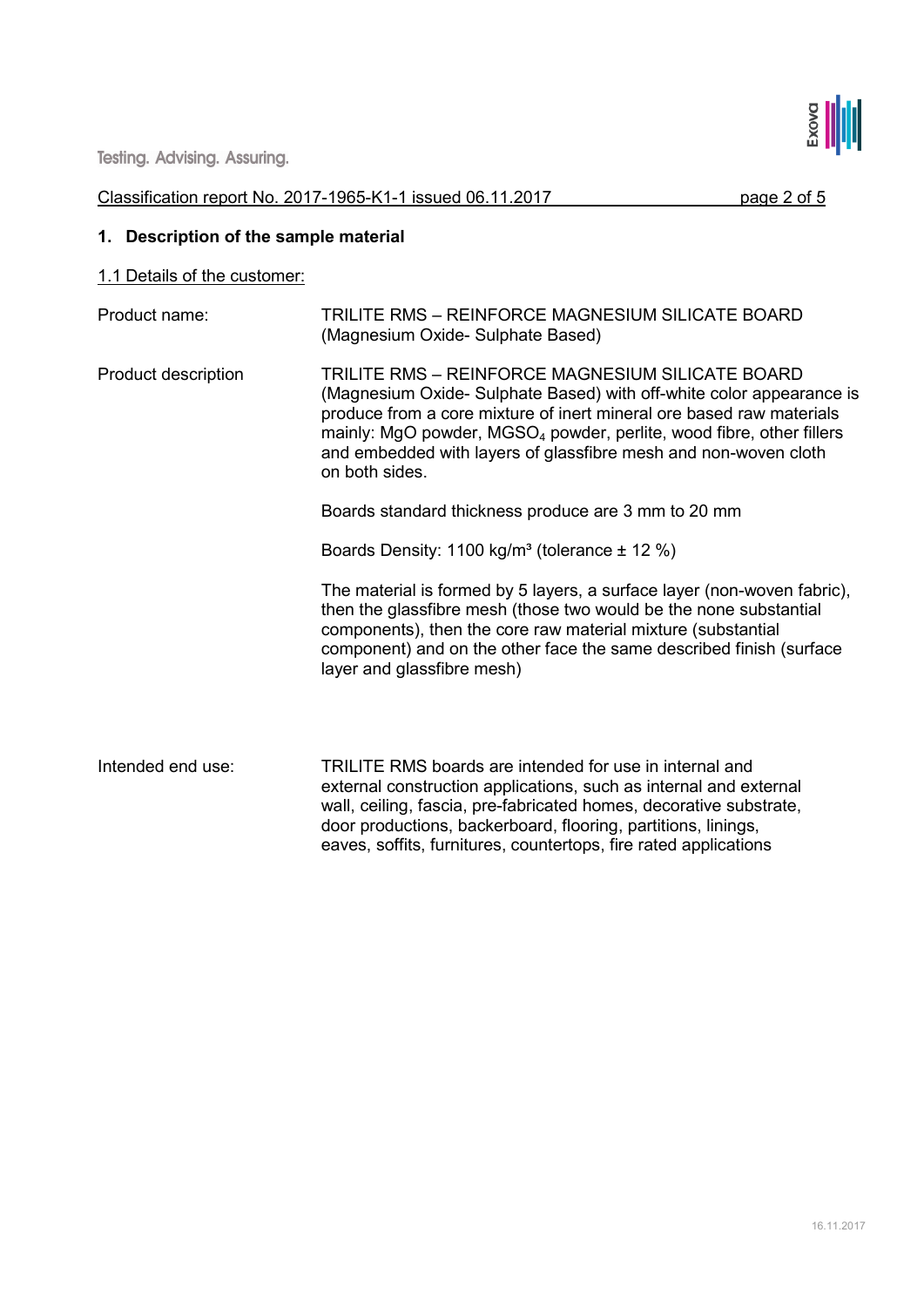

**Testing. Advising. Assuring.** 

#### Classification report No. 2017-1965-K1-1 issued 06.11.2017 page 3 of 5

1.2 At the specimen preparation from the Exova Warringtonfire determined values:

# **Non combustible test according to DIN EN ISO 1182:**

Sample of TRILITE RMS – REINFORCE MAGNESIUM SILICATE BOARD

Colour: white

Thickness: 10-20 mm

Surface weight: i.a. 19,93 kg/m<sup>2</sup> (in 20mm material thickness)

Density: i.a. 996,5 kg/m<sup>3</sup>

The samples are air-conditioned according to DIN 13823 up to constant weight with standard air

The samples of the furnace test were then dried at 60 °c for 24 hours in the drying cabinet and stored in the Desiccator until testing.

The samples consisted of 2 discs each with a thickness of approx. 20 mm and a disc with a thickness of 10 mm, with a diameter of approx. 45 mm.

# **Calorific value according to DIN EN ISO 1716:**

From the customer delivered material specimen of glasfiber mesh cloth, non woven cloth and magnesium core mixture.

| Material               | Colour |      | Thickness   Surface weight |
|------------------------|--------|------|----------------------------|
|                        |        | [mm] | [kg/m <sup>2</sup> ]       |
| glasfiber mesh cloth   | weiß   | 0.28 | 0.151                      |
| non woven cloth        | weiß   | 0.26 | 0.058                      |
| magnesium core mixture | weiß   | 10   | 19.721                     |

The samples of the calorific value determination made after the air conditioning by crushing.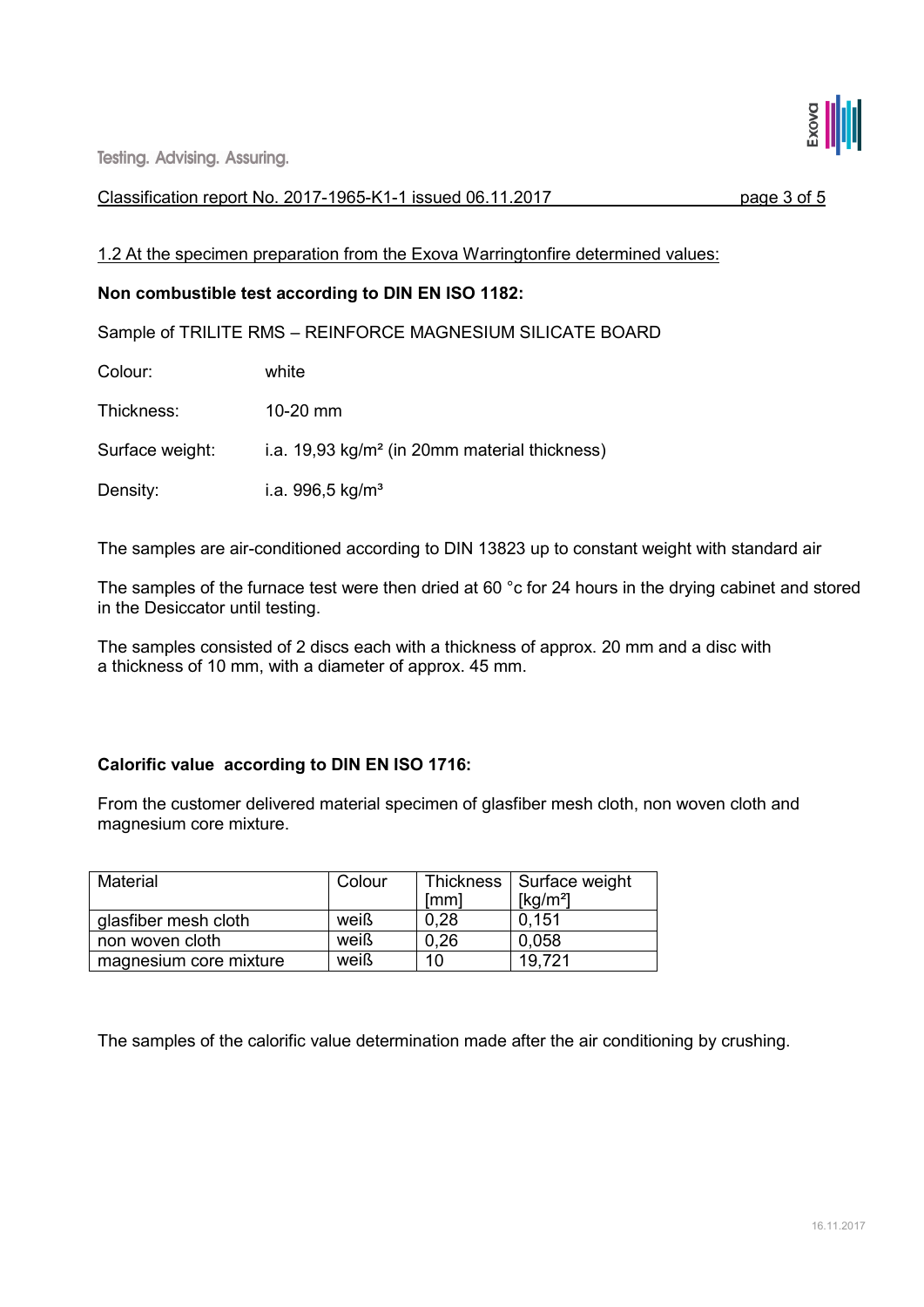

#### Classification report No. 2017-1965-K1-1 issued 06.11.2017 page 4 of 5

#### **2. Test reports and test results**

#### **2.1 Test reports**

| Name of test<br>laboratory                       | <b>Customer</b>                           | Report to form the<br>basis | <b>Test procedure</b>                                                                                                        |
|--------------------------------------------------|-------------------------------------------|-----------------------------|------------------------------------------------------------------------------------------------------------------------------|
| <b>Exova Warringtonfire,</b><br><b>Frankfurt</b> | <b>TRIPLE LITE</b><br><b>INCORPORATED</b> | 2017-1965                   | <b>DIN EN ISO 1716</b><br>(Determination of<br>gross heat<br>combustion)<br><b>DIN EN ISO 1182</b><br>(non combustible test) |

#### **2.2 Test results**

| Test procedures        | Parameter / classes                                                                                                                                                                                        |                                                                                                                                                                                                                                       | Test results                                         |
|------------------------|------------------------------------------------------------------------------------------------------------------------------------------------------------------------------------------------------------|---------------------------------------------------------------------------------------------------------------------------------------------------------------------------------------------------------------------------------------|------------------------------------------------------|
|                        |                                                                                                                                                                                                            |                                                                                                                                                                                                                                       | average                                              |
| <b>DIN EN ISO 1716</b> | $PCS \leq 3.0$ MJ/kg <sup>a</sup> für Klasse A2<br>$PCS \leq 4.0$ MJ/m <sup>22b</sup> für Klasse A2<br>$PCS \leq 4.0$ MJ/m <sup>22d</sup> für Klasse A2<br>$PCS \leq 3.0$ MJ/kg <sup>e</sup> für Klasse A2 | glasfiber mesh cloth: 0,0000 MJ/Kg<br>$0,0000$ MJ/m <sup>2</sup><br>not substantially)<br>4,3932 MJ/Kg<br>non woven cloth:<br>(not substantially) 0,2548 MJ/m <sup>2</sup><br>magnesium core mixture: 0,0000 MJ/kg<br>(substantially) | <b>Total heat of</b><br>combustion:<br>$0,127$ MJ/kg |
|                        | Furnace temperature rise $\Delta T \leq 30^{\circ}$ C for class A1                                                                                                                                         |                                                                                                                                                                                                                                       | 1,66 $°C$                                            |
| <b>DIN EN ISO 1182</b> | Massen loss $\Delta m \le 50\%$ for class A1                                                                                                                                                               | 39,36 %                                                                                                                                                                                                                               |                                                      |
|                        | class A1                                                                                                                                                                                                   | Sustained flaming $t_f \leq 0$ s (that means no sustained flaming) for                                                                                                                                                                | 0 <sub>s</sub>                                       |

**Explanations of table standing too above:** 

PCs: Gross verbrennungswärme (calorific value)

a: For homogeneous construction products and substantial components of non-homogeneous construction products.

b: For any external non-substantial component of non-homogeneous construction products.

c: Alternatively, an external non-substantial component may have a PC  $\leq$  2.0 MJ/m<sup>2</sup>, provided the product complies with the following Kiters according to En 13823: FIGRA ≤ 20 w/s and LFS < rand of the specimen body and THR600s ≤ 4.0 MJ and S1 and do.

d: For every inner non-substantial component of non-homogeneous construction products.

e: For the product as a whole.

.